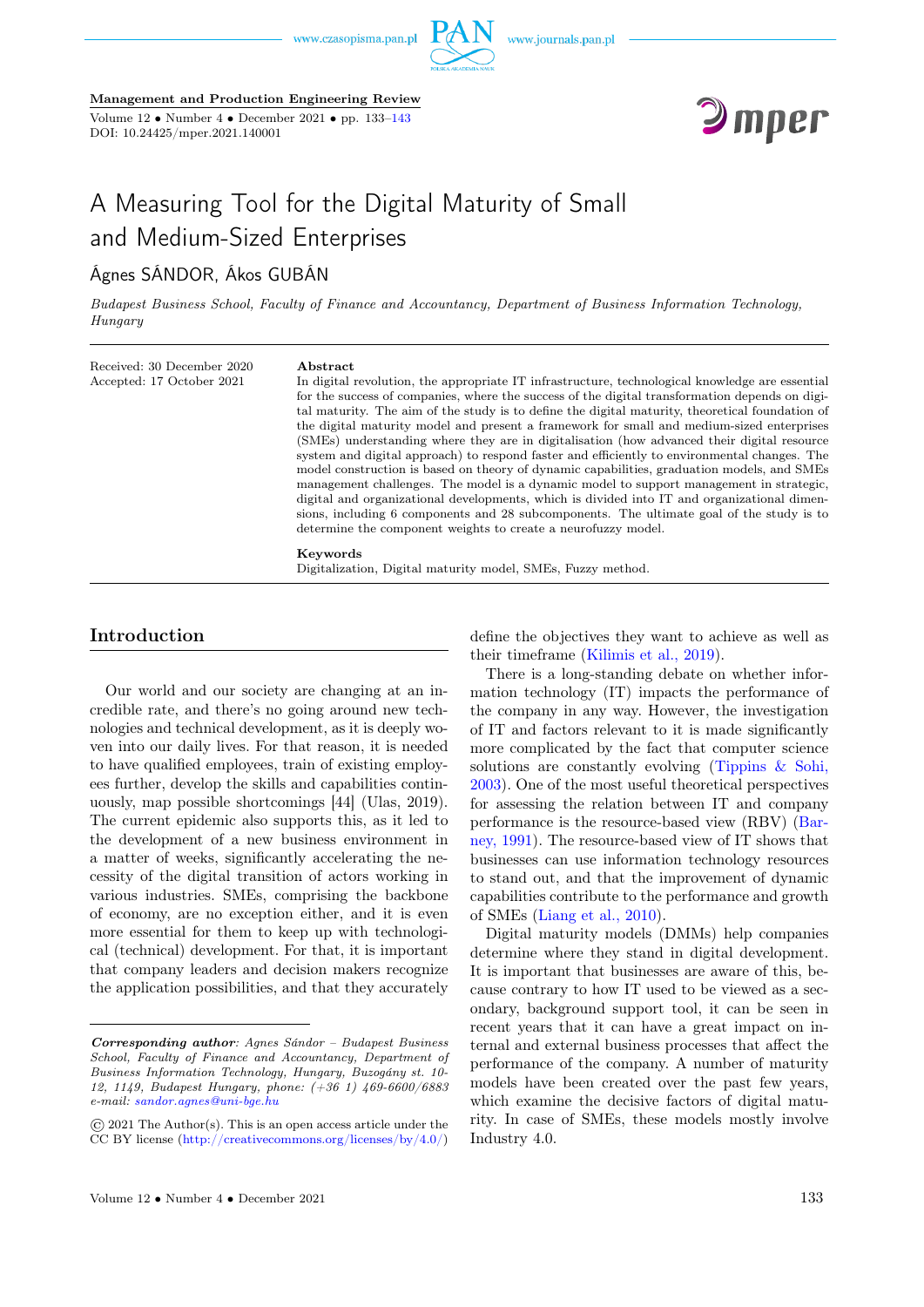

Based on the above, the primary goal is to develop an objective measurement tool, the Digital Maturity Technical Architecture (DMTA), the theoretical foundations and framework of which is discussed in the present paper, including the clear definition of terminology needed for the theoretical background and the effect of dynamic capabilities to the performance of SMEs. During the development of the model, various maturity models have been looked at that could serve as a base for the DMTA, and compiled them to create the framework for the DMTA, which comprises six key components. Professional surveys were used to determine the weighing of the model components, which provided the model inputs to fuzzy model.

This helps SMEs assess their digital maturity and therefore make the right decisions to facilitate their progress, since an increase in the level of digital maturity increases competitiveness in areas such as customer satisfaction, product quality and cost effectiveness.

### Theoretical framework

## ICT tools in competitiveness from the aspect of resource-based theory

If SMEs want to stay competitive, they must keep up with the technological and technical developments, because the information and communication technology (ICT) affects the profitability, growth, market value, social and environmental performance, and satisfaction of SMEs (Tarute  $\&$  Gatautis, 2014). Moreover, that companies having dynamic capabilities in this technology-oriented environment are able to review and reconfigure their resources and protocols to adapt to fast-changing conditions. However, it is hard to tell to what degree small businesses are able to develop such critical capabilities and ensure their future competitiveness [\(Teece et al., 1997;](#page-8-0) [Parida et al.,](#page-8-0) [2016\)](#page-8-0). This theory is based on the dynamic capability approach, which extends the RBV of the company and focuses on whether businesses are able to change their resource base specifically to improve their competence in this environment and ensure their survival [\(Nagyné & Gubán, 2019;](#page-8-0) [North et al. 2019\)](#page-8-0).

According to the framework of the VRIO (Valuable, Rare, Imperfectly imitable, Organization) model [\(Barney, 2001\)](#page-8-0) informatics cannot create sustainable competitive advantage due to the replication of IT tools. If the company has state-of-the-art IT applications but there are no well-qualified employees in the organization, these options do not hold any value for the company [\(Nagyné et al., 2018;](#page-8-0) [Ong & Ismail,](#page-8-0)

[2008\)](#page-8-0). It should be mentioned that a high-quality computing or IT background does not necessarily lead to a market advantage in the case of many companies – not just SMEs. These all show that besides looking at the quality of IT resources (hardware, software), the maturity model to be developed also needs to analyze the integration of these into the environment.

From an IT perspective, there are significant differences between SMEs and large organizations. First of all, SMEs often use information technology as a tool for processing information, and secondly, they have much less available resources to implement ICT in their solutions [\(Antlová, 2009;](#page-8-0) [Ramdani et al. 2013\)](#page-8-0). However, it also has to be pointed out that a less complex structure could be beneficial for them, as it makes them more flexible when facing changes [\(Con](#page-8-0)[soli, 2012\)](#page-8-0). The SMEs are more limited by their external environments, they are much more sensitive to the availability of environmental resources, and their business processes are rather unique and less formalized [\(Neirotti & Raguseo, 2017\)](#page-8-0). The authors believe that this is especially important in the case of the digital maturity model too.

#### Maturity model types

The concept of maturity was first defined by Philip Crosby in 1979, as a full, perfect or ready state [\(Tarhan et al., 2016\)](#page-8-0). On the other hand, defined it as the development of a special capability or the achievement of a targeted success from start to the expected stage. So it means progress in the demonstration of a given capability or the achievement of a goal between the initial and the desired or the usual final stage [\(Mettler, 2009;](#page-8-0) [2011\)](#page-8-0).

In this research, maturity means a hybrid version of these two. The first one is a static state completely fulfilling expectations. The second one is a dynamic definition representing a process of change. The static state is not enough for the assessments, because for purposes of research, maturity has to mean the fulfilment of quality requirements of the given professional environment or a way to relate to it.

Maturity models are built on the general qualitative model and allow the assessment or evaluation of the current situation of the company, they help to find the areas that have to be improved, facilitate the tracking of progress and give guidance in starting the transformation [\(North et al., 2019;](#page-8-0) [Mosallaeipour et](#page-8-0) [al., 2018\)](#page-8-0).

In the case of maturity assessment models, the term maturity most often focuses on either the process or the object or human capabilities. For processes, it is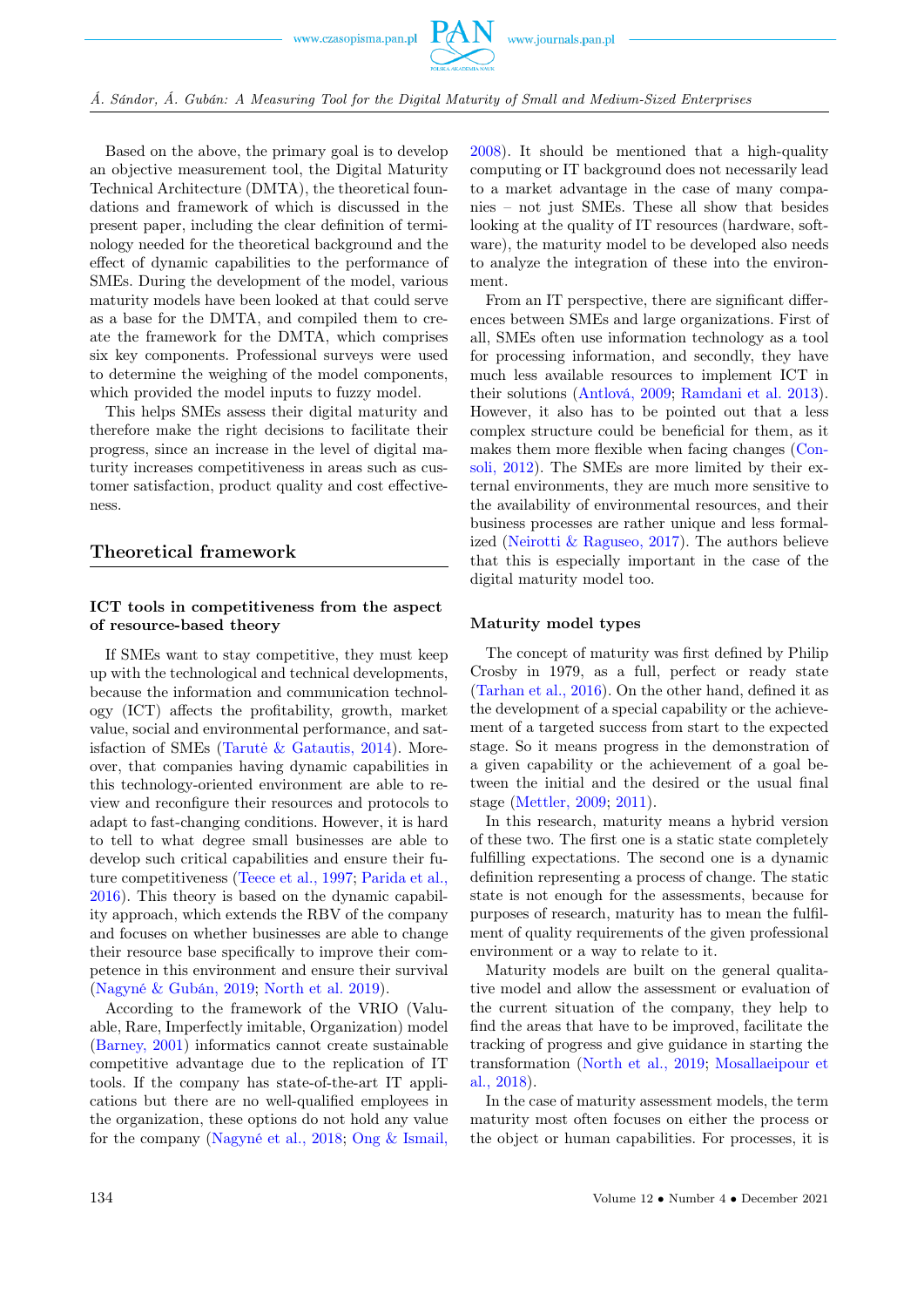

usually an important factor whether the process is well defined, measured, controlled, and how efficient it is. While for objects, it matters to what degree it reaches the predefined level of sophistication, and for human capabilities, how much the workforce is able to increase efficiency [\(Mettler, 2011\)](#page-8-0).

Maturity models primarily focus on set goals and the developmental scales defined by them, which make the movement between various levels easy to measure. These all contribute to making the initial state accurately definable and the attributes necessary to attain the desired, ideal state easily identifiable. It mostly builds the desired developmental curve divided into discrete stages, which can be considered maturity levels built on one another [\(Caralli et al., 2012\)](#page-8-0).

A distinction should also be made between readiness models and maturity models, as readiness models show whether an organization is ready for starting the development process, while maturity models aim to demonstrate the maturity level of the organization [\(Mosallaeipour et al. 2018\)](#page-8-0). In this regard, the second aspect is the one that is applicable for the authors.

#### Determining digital maturity

Digital maturity is more than the application of new technologies/techniques. Essentially, the company coordinates the workforce, the culture, the structure and its responsibilities by making use of the opportunities provided by the technological infrastructure within and outside the organization [\(Kane et al., 2019\)](#page-8-0). It can be viewed as constant adaptation, so in case of digital maturity, the ability to react to changes adequately is also important, with digital capabilities having a key role, as these help to understand how businesses can become digitally mature. Maturity as a quality feature is constantly changing; it develops gradually over time, over which process companies learn to properly respond to the digital competitive environment. But for that, leaders need to know the working methods relevant to digital trends, so that the organization can suitably integrate to the given environment. So proper adaptability is definitely one of the keywords when it comes to achieving digital maturity [\(Kane et al., 2017\)](#page-8-0).

A company has to overcome several obstacles in order to become adequately "mature" digitally. The biggest barriers are often the lack of strategy and the competing priorities. The lack of digital strategy is typically the greatest obstacle in the case of businesses in the early stages [\(Kane et al., 2015\)](#page-8-0). It must be emphasized that the digital strategy does not focus on a particular unit of the company, but it pervades the entire organization with all its functions and processes.

For that reason, it is a cross-functional strategy [\(Fe](#page-8-0)[hér et al., 2017\)](#page-8-0).

Companies that are still at the beginning of their path of becoming mature have limited ability to focus separate digital technologies on solving various business issues. It is also typical to these companies that their leaders do not pay enough attention to the possible future benefits of digital initiatives, i.e. there is a lack of commitment at the higher organizational levels [\(Kane et al., 2019\)](#page-8-0). However, more mature companies clearly use digital technologies in order to achieve strategic goals. These organizations do not tolerate skill gaps; for them, the ability to quickly adapt to change is a key capability. Compared to businesses in their early stages, companies on the path of becoming digitally mature are more likely to have a clear digital strategy and a culture that motivates the company to take risks [\(Kane et al., 2015\)](#page-8-0).

From a technical aspect, the digitally mature companies are developing the four technologies (social, mobile, analytical, and cloud) at approximately the same rate. These companies start using complex innovations building on digital strategies when they transform the business, and they have proper internal operating processes with a focus on priorities, process automation, the remote monitoring and implementation of various procedures, and the automation of human activities [\(Fehér et al., 2017\)](#page-8-0). This solution might seem evident, but it requires a large-scale, wellcoordinated process with high-level organization and substantial resource needs. They also put a bigger emphasis on the further training of their employees, so they are willing to invest in the innovation of workers [\(Kane et al., 2019\)](#page-8-0).

To be able to judge or measure the digital maturity of a company, it is best to use a digital maturity model. The digital maturity model may be used in the various stages of digital transformation in order to help identifying possible shortcomings, determining the key area that the company needs to focus on, and from where it could take its first steps [\(Deloitte,](#page-8-0) [2018\).](#page-8-0) The authors' investigations showed the above permissive, as it does not require the use of models, but solution definitely calls for the creation of a carefully designed model to be used for determining digital maturity.

#### Digital maturity models

Numerous maturity models have been created over the past few years, examining the determining factors of digital maturity, but the maturity level of SMEs, and the actual index number are unknown, as most of these models were designed for large cor-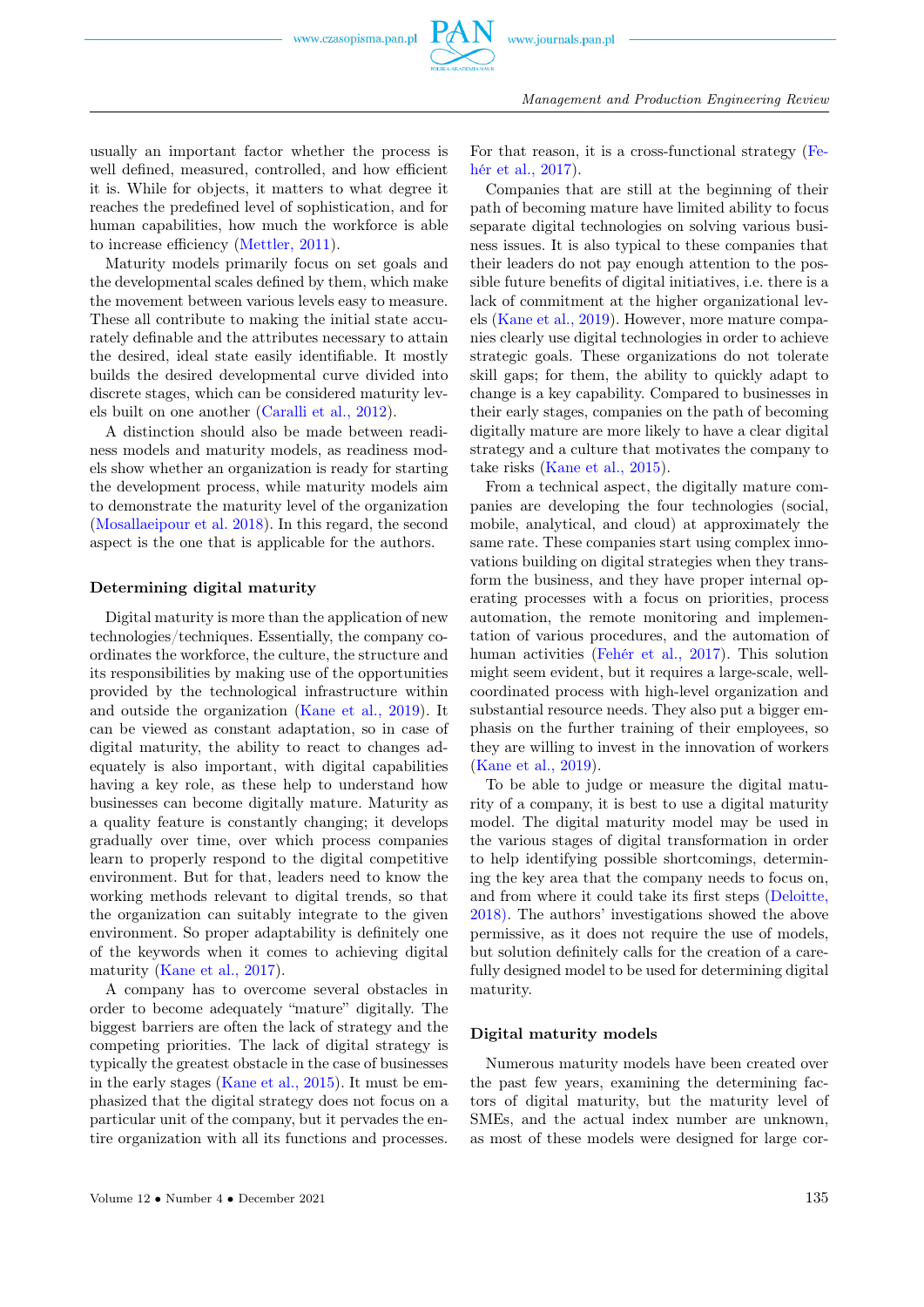

Á. Sándor, Á. Gubán: A Measuring Tool for the Digital Maturity of Small and Medium-Sized Enterprises

porations. Also, digital maturity models are primarily developed by business practices, and the academic literature does not have consensus yet regarding a standard maturity model for digital transformation [\(Reis](#page-8-0) [et al., 2016\)](#page-8-0). As it can be seen, digital maturity focuses on several different factors in the organization, and handles them in an integrated way.

During the literature review, the following keywords were used both in Hungarian and in English in the Google Scholar, ScienceDirect, and Emerald databases:

"Digital Maturity Model", "Digital Maturity Model and SME", "Maturity Model Assessment".

The time interval was also an important consideration in the search, as the IT field requires that studies older than five to ten years should not be considered. After analyzing the titles and abstracts, only 23 papers were found, that focused on SMEs. Most of the articles containing digital maturity models were related to Industry 4.0. However, the goal was to find models that examined the topic in general, so after studying all articles, 11 studies relevant to the research were identified.

In order to make the model fit the needs of SMEs as much as possible, it must be explored why the digital transformation of these companies is more difficult and slower. The first reason is that these small enterprises are less exposed to rapid digitalization. The next fact is the leaders' lack of commitment, understanding and a vision of the impact of digital transformation. The third factor is that similarly to large corporations, SMEs also tend to opt for a gradual digital approach. Nonetheless, accepting information and communication technologies in SMEs has its own characteristics, which could depend on the joint impact of their size and the competitive environment [\(Gruber, 2019;](#page-8-0) [Neirotti et al., 2018\)](#page-8-0). One of the most frequent obstacles is probably the limited resources. Such investments often depend on the financial performance of the company. The issue of how open companies are towards digitalization is not always a matter of finances or tools, but more a question of how much they are able to understand the concept, which is influenced by national characteristics.

The various factors of the models are shown in Table [1.](#page-3-0) These models confirmed what was discussed above, i.e. that with the exception of a single model, all models have the importance of the organization, culture and technology as a common factor of digital maturity, regardless of the company size (Gill  $&\&$  Van [Boskirk, 2016;](#page-8-0) [McKinsey Digital, 2016;](#page-8-0) [PwC, 2016;](#page-8-0) [SAP, 2017;](#page-8-0) [Lloyds Bank, 2017;](#page-8-0) [Deloitte, 2018;](#page-8-0) [Blatz](#page-8-0) [et al., 2018;](#page-8-0) [Mittal & Wuest, 2018;](#page-8-0) [Pirola et al., 2019;](#page-8-0) [North et al., 2019\)](#page-8-0).

Similar components will be used for the DMTA, with the addition of human and organizational factors. The categorization of the Lloyds Bank [20] (Lloyds Bank, 2017) shows that they categorized smaller businesses based on factors that are "evident" in the current economic environment, and the use of which are a given in the case of bigger companies, but not so in the case of most SMEs, unfor-

<span id="page-3-0"></span>

| Literature review           | Company size | Examined factors                                                                                                                                        |
|-----------------------------|--------------|---------------------------------------------------------------------------------------------------------------------------------------------------------|
| Gill $\&$ VanBoskirk (2016) | general      | culture, technology, organisation, insights                                                                                                             |
| McKinsey(2016)              | general      | strategy culture, organisation, capability                                                                                                              |
| PWC(2016)                   | SME          | processes and infrastructure, digital sales, customer involvement, people<br>and culture                                                                |
| SAP (2017)                  | large        | management of digital transformation, organisation, culture, skill man-<br>agement, learning experience, absorptive capacity, learning measure-<br>ment |
| Lloyds Bank $(2017)$        | small        | webpage, email, government digital services, internet banking, digital fi-<br>nancial instrument usage, presence in social media                        |
| Deloitte $(2018)$           | large        | customer, strategy. Technology, operation, organisation and culture                                                                                     |
| Blatz et al. $(2018)$       | SME          | strategy and leading, corporate culture and organisation, IT infrastruc-<br>ture, data maturity, process and opration, product                          |
| Mittal et al. $(2018)$      | SME          | finance, people, strategy, process, product                                                                                                             |
| Pirola et al. $(2019)$      | SME          | strategy, people, processes, technology, integration                                                                                                    |
| North et al. $(2019)$       | <b>SME</b>   | growing, strategy, mindset, resources                                                                                                                   |

Table 1 Factors of digital maturity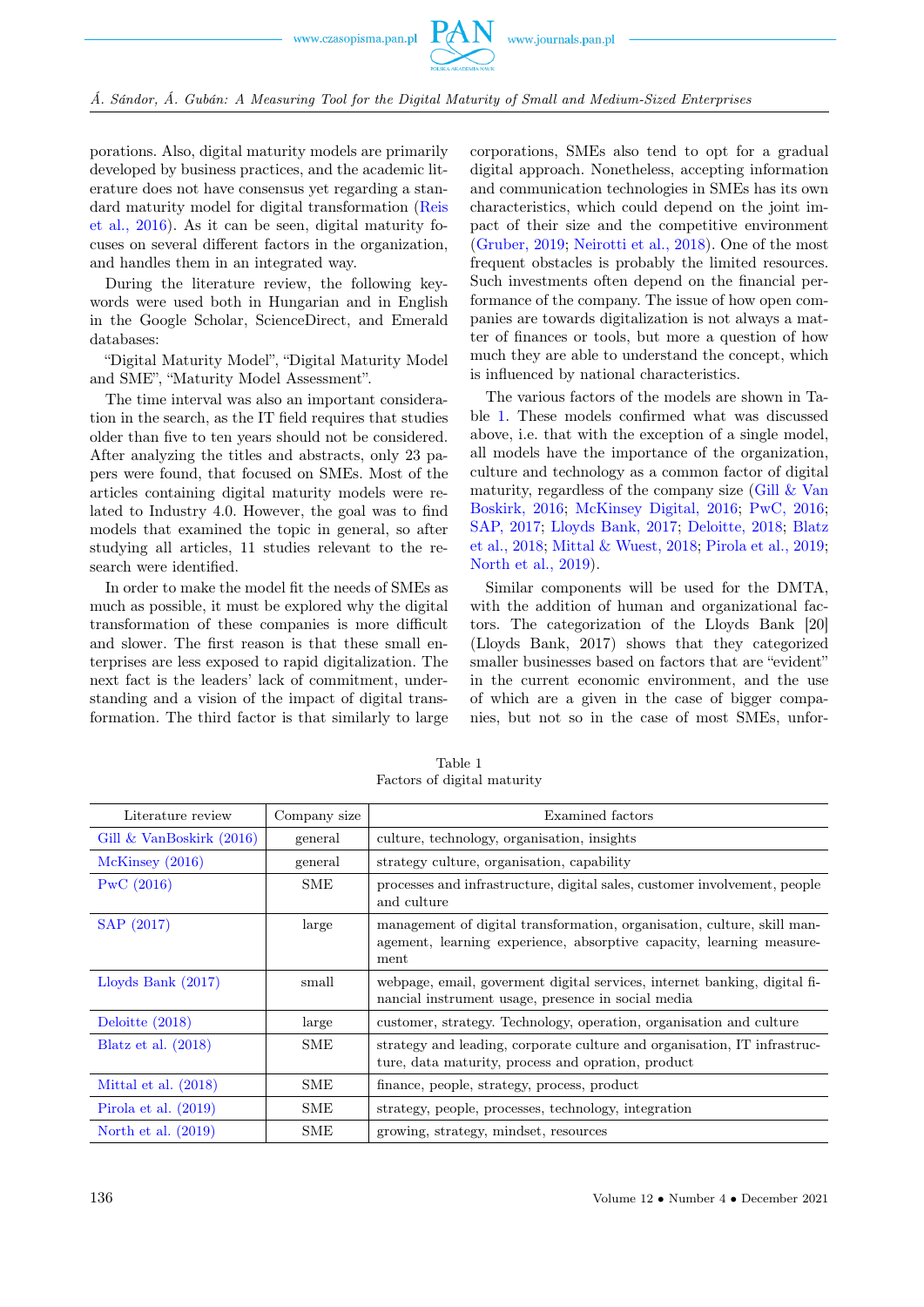

tunately. That is why the most popular models do not reflect the unique needs of SMEs. When designing the DMTA, bigger emphasis on IT factors was also placed, just as the bank did, as smaller businesses often run into difficulties even in ensuring the proper technical/technological background.

[Blatz, Bulander and Dietel \(2018\)](#page-8-0) look at the level of SMEs' digitalization from a different approach. They determine it in the process of creating productservice systems. They focus on processes; capabilities become secondary.

[Mittal, Romero and Wuest \(2018\)](#page-8-0) apply an intelligent production maturity model to SMEs, with the help of which they are able to assess their maturity level and identify the inputs necessary for reaching the next maturity stage in the organizational dimension.

[North, Aramburu, and Lorenzo \(2019\)](#page-8-0) take into account the attitude shift, which is of crucial importance for SMEs, as the mindset always has to be the first one that is changed.

Regarding complexity, the models of [Pirola, Cimini](#page-8-0) [and Pinto \(2019\)](#page-8-0) and [North, Aramburu, and Lorenzo](#page-8-0) [\(2019\)](#page-8-0) are closest to the DMTA that is also built on similar factors, but the technical/technological (IT) background will be stronger, because the authors think that SMEs do not pay enough attention to acquiring these.

Choosing the components of the model, the authors considered the subsets of all dimensions that appear in the Table [1,](#page-3-0) compiling some topics under a common name, and including resources and capabilities based on the RBV. The DMTA is an outlook for future fuzzy modeling, since the fuzzy is able to handle the problems of the complex systems (Chakraborty  $\&$ [Das, 2019;](#page-8-0) [Tiwari & Tiwari, 2019\)](#page-8-0).

# Framework of Digital Maturity Technical Architecture

#### Methodology

The model aims to help SMEs measure where they currently stand in the area of digitalization (how advanced their digital resource system and digital approach are) and show how they can respond more quickly and effectively to environmental changes. Furthermore, it also points out what types of shortcomings they face in terms of digitalization and in which areas they need to make improvements.

Our model is based on RBV, graduation models, and SMEs' management challenges. The construction of the model uses the measurement scale of maturity models.

According to our interpretation, the definition of maturity (dynamic) is the characteristic quality value of the current state of the parameters at the given examined time point, which we compare to expectations and/or competitors. The parameters are predefined and stable for a period of time. Note: The parameters can change dynamically over time and the maturity level of the quality value can also change, even if its numerical value remains the same.

In our case digital maturity embodies the strategic, technical, technological and human resource characteristics of a digital organization.

We create a quantitative measuring device to determine the digital value. The model is a hybrid one and is based on the classification of maturity models, which combines the features of assessment and ability models.

The lifecycle of the model is illustrated in Fig. [1.](#page-4-0)

<span id="page-4-0"></span>

Fig. 1. Life cycle model of Digital Maturity Technical Architecture

The first step is to identify the main components and then hierarchically the subcomponents which play a role in the design of the DMTA. These are recommended by and are based on consensus among experts. This is the goal of this study. With their help, we also create the weights of components. In the second step, we create the DMTA for known and specific SMEs "manually" and/or with a heuristic solution. The values so obtained are subjected to further manual tuning.

The following components were determined based on specific factors of the different digital maturity models (Fig. [2\)](#page-5-0). Its validity changes dynamically.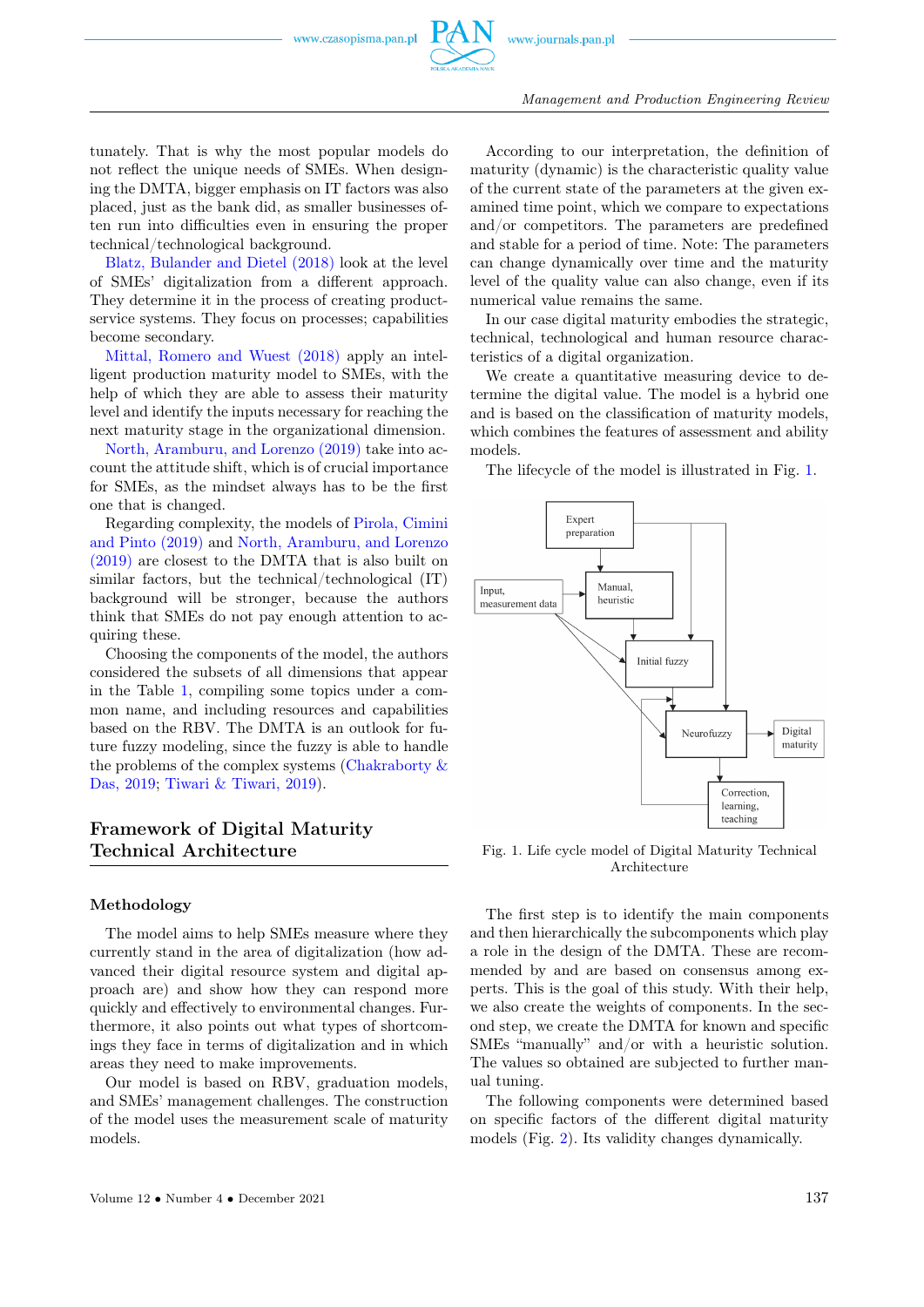



<span id="page-5-0"></span>

Fig. 2. Framework of Digital Maturity Technical Architecture

Basically, two dimensions are separated, the IT dimension and the organizational dimension. Both of them contain three-three main components. Thus the model includes 6 main components and 28 dynamic subcomponents. The main components were designed to include no more than six subcomponents, as the applicable pairwise comparison method would result in a large expert questionnaire. It was a design consideration that the internal connection between them be weak, thus covering a larger study area.

The first main component is Technical Solutions, which contains six subcomponents: Internet usage, VPN connection, Chatbot, Individual domain name, Unique email address, Business phone. These could be evident, but their application at SMEs offer obvious benefits.

Within the second main component (Hardware), it is sufficient to examine four subcomponents, as most SMEs do not rely on strong hardware solutions, they increasingly rely on cloud services. The subcomponents: Use of own server, System of individual standalone machines, Consumerisation of mobile phones, and the Role/proportion of telephone communication in the information flow of the business.

Within the main component "Software", it is examined the quality, frequency, security and speed of Cloud-based services during model-based measurements. In the case of the ERP component, it is examined how well it is adapted to the organization and how sensitive it is to the changes in the environment. The BI is involved in the operational processes of the examined SME. The CRM aims at the qualification and analysis of the partners.

The Orgware also has six components that show how well ICT fits the organization. IT strategy, Internal Communication, and Corporate Culture subcomponents are to be understood in their traditional sense. The four subcomponents of the online presence (Website/webshop, Social media, Search engine optimization and Mobile application) examine the quality of the company's presentation, marketing activities, presence and activity. The Peopleware examines the quality of personnel operating in the ICT environment within the organization in terms of IT affinity. This fits our later fuzzy model. The Website/webshop is a fuzzy language variable and then the language values assigned to them will show its usefulness. In this way, Knowledge Application is also understood as a lan-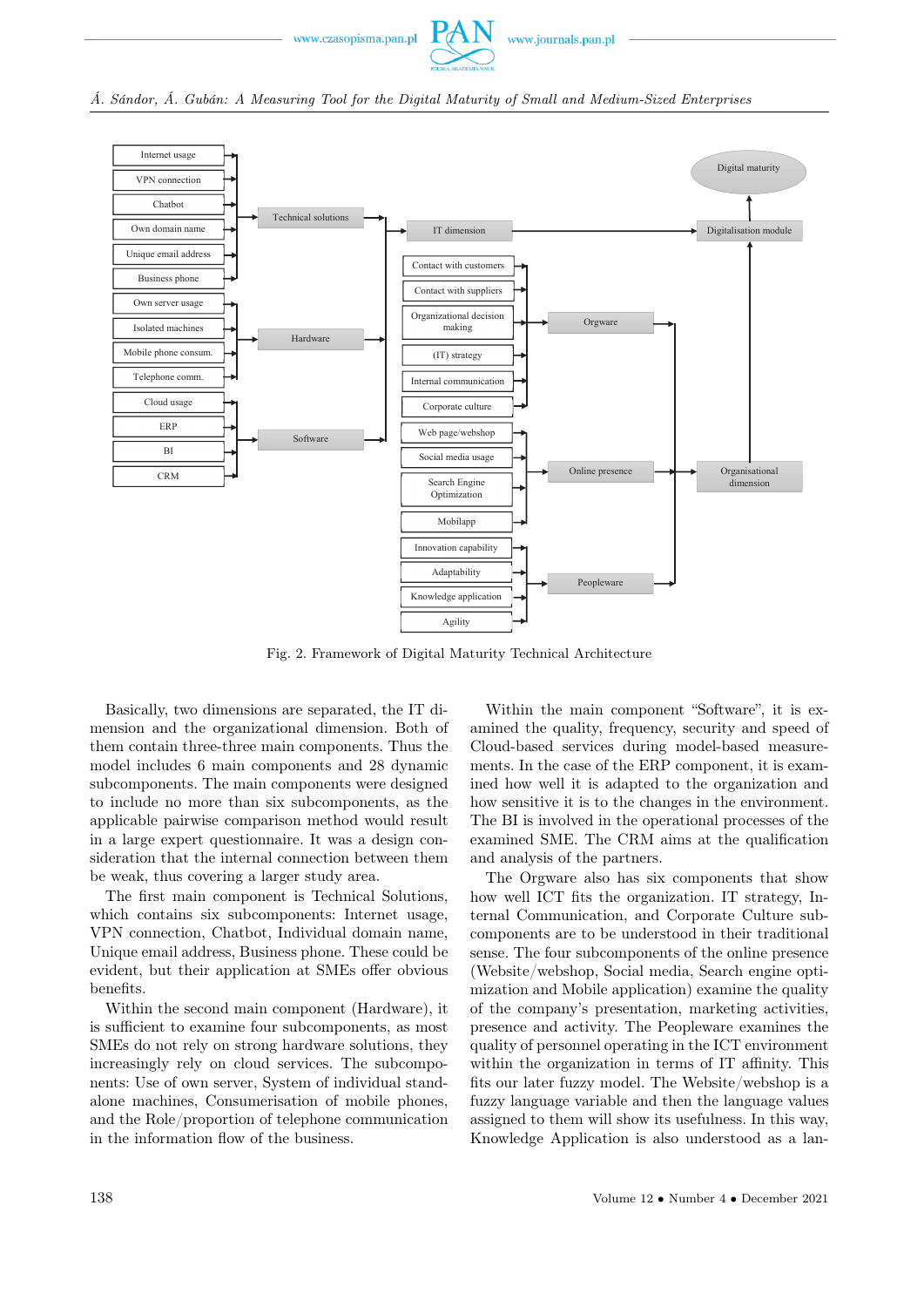

<span id="page-6-0"></span>Management and Production Engineering Review

guage variable, and its established values provide the exact content [\(Novák et al., 1999\)](#page-8-0).

In the three different questionnaires, the method of pairwise comparison was used where the IT and organizational dimension questionnaires contain 27– 27 pairwise comparisons and the general questionnaire contains 15 pairwise comparisons.

Not all factor groups participate with equal weight in the maturity model. To determine the weights, expert questionnaires were sent out in a targeted, online form in June 2020 to IT and management professionals skilled in the subject. The questionnaires focused on the relationship between each factor, based on which the respondents' preference systems were combined in an aggregate weight. For the questionnaires, a transformed Guilford method was used, based on which the responses of the respondents who were found to be inconsistent were filtered out. The number of questionnaires filled in by IT professionals was 45, the number of questionnaires filled in by management experts was 27, and 50 general questionnaires were returned filled-in. From the IT side, 23 practicing SME IT specialists were recruited. Among the experts were 14 managers or middle managers well versed in IT (not only at the application level). 8 people are researchers/higher education specialists proficient in IT-SME research. In the list of management experts, of which 18 were SME managers or middle managers, 5 were specialists in decision support and 4 were researchers/higher education specialists. The value of consistency was set at 0.95. In the questionnaires, pairs of subcomponents related to the same expert circles were offered to the experts in a mixed way, thus avoiding that the respondents focus on the final result. As the importance of each factor may be different for each expert, the first step in the comparison procedure is to apply the same weighting method to each factor evaluated [\(Faust, 2011\)](#page-8-0). All components and subcomponents play an important role; their relationship to each other is important to us, so we used a modified ratio scale, where the correction factor was set based on the agreement index and then normalized [\(Kindler](#page-8-0) [& Papp, 1977\)](#page-8-0).

#### Weights of main components

We obtained the following results for the main components: 25 experts shared their opinion with a level of consistency above 95%, whereas their agreement rate was 0.65. This value is not very high but surprisingly good. Therefore, we did not have to apply a very high correction factor. The calculated weights are shown in Table [2.](#page-6-0)

| Component           | Weight  |
|---------------------|---------|
| Peopleware          | 0.28354 |
| Online presence     | 0.18153 |
| Technical solutions | 0.17731 |
| Orgware             | 0.17523 |
| Software            | 0.11697 |
| Hardware            | 0.06543 |

Table 2 Weights of main components

In a previous study, we obtained a similar result [\(Barney, 1991\)](#page-8-0). Both IT professionals and management experts clearly consider that human factors are the most important in the case of digital standards. The role of Hardware has been pushed into the background. This may be due to the availability of very high quality cloud services and analytics tools for SMEs that do not require technical solutions with strong hardware solutions. The role of online services for SMEs has strengthened in the past 5-6 years and during the restrictions. Moreover, due to the restrictions during the peak of the virus and the prevalence of home office, these services started to fulfil additional roles.

#### The model

Hereinafter we build the model for determining digital maturity with the help of the components shown in Fig. [2.](#page-5-0) It is necessary to measure a lot of SMEs with the help this tool. On the basis of this the neurofuzzy model will be created with the training and test data and used for measuring digital maturity

The components appear together with their weights (Table [3\)](#page-7-0).

Among the components, the knowledge application and innovation capability are in the first and the second place, which is perhaps not surprising, as the application of technology/techniques does not benefit companies without adequate knowledge and development. This is confirmed by the literature. The other components show a mixed picture, but based on the judgements, it can be seen that the technology side tends to be pushed into the background.

The weights obtained in Table [3](#page-7-0) play a role in the heuristic processing. Since we do not have an initial data system with which to create a digital value or a measure corresponding to the above components; for the SME to be examined, each subcomponent is scored on a discrete integer finite scale, then converted to the same score system and finally normalized. This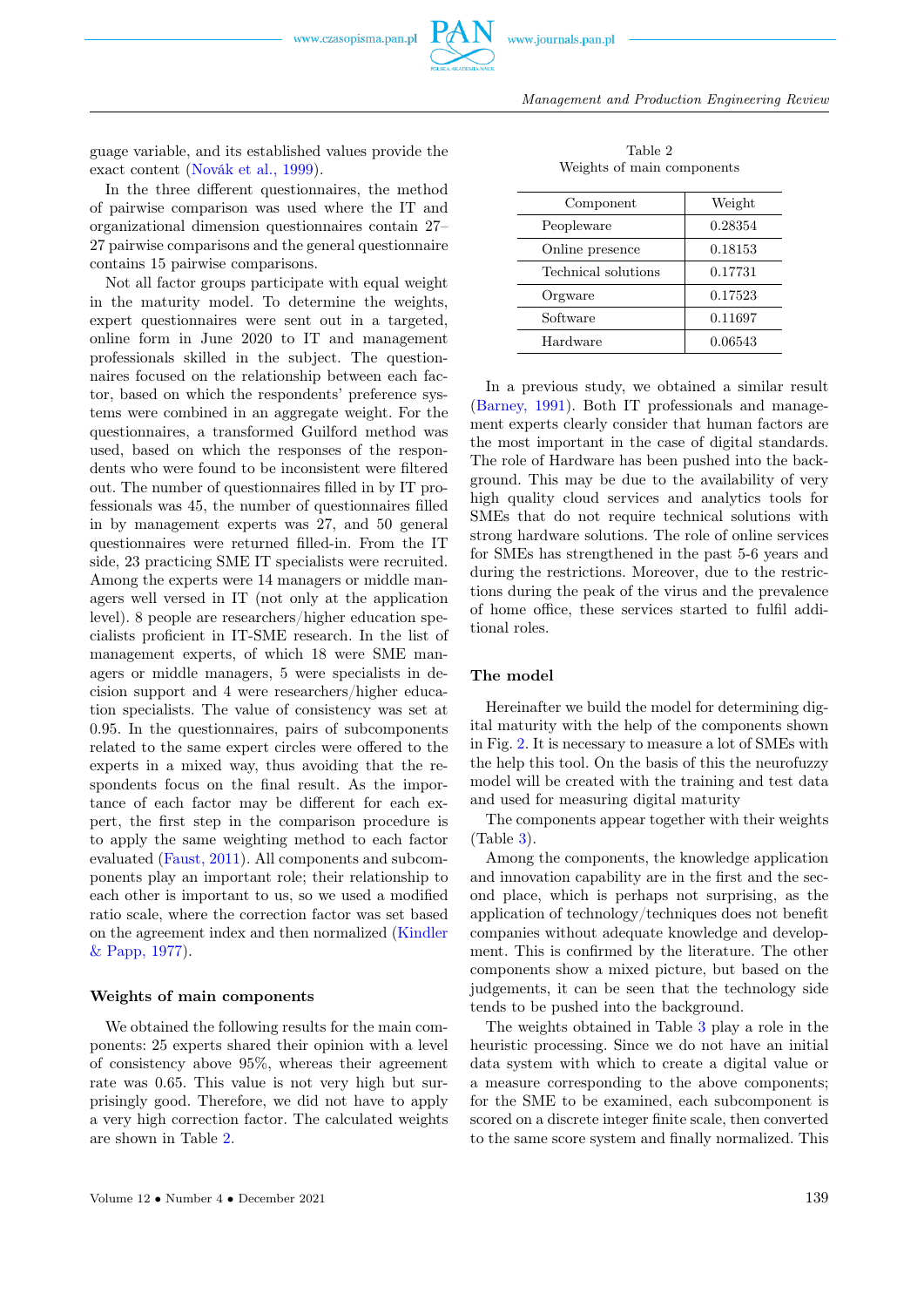<span id="page-7-0"></span>

| No.              | Component                      | Weight  |
|------------------|--------------------------------|---------|
| 1.               | Knowledge application          | 0.10223 |
| 2.               | Innovation capability          | 0.08032 |
| 3.               | Web page/webshop               | 0.07223 |
| $\overline{4}$ . | Adaptability                   | 0.06691 |
| 5.               | VPN connection                 | 0.05282 |
| 6.               | Contact with customers         | 0.05059 |
| 7.               | Search Engine Optimization     | 0.04564 |
| 8.               | Own domain name                | 0.04366 |
| 9.               | Mobilapp                       | 0.03958 |
| 10.              | Cloud usage                    | 0.03617 |
| 11.              | BI                             | 0.03458 |
| 12.              | Agility                        | 0.03408 |
| 13.              | (IT) strategy                  | 0.03407 |
| 14.              | Unique email address           | 0.02969 |
| 15.              | Organizational decision making | 0.02816 |
| 16.              | <b>ERP</b>                     | 0.02813 |
| 17.              | Chatbot                        | 0.02772 |
| 18.              | Own server usage               | 0.02611 |
| 19.              | Corporate culture              | 0.02446 |
| 20.              | Social media usage             | 0.02408 |
| 21.              | Mobile phone consumerization   | 0.02137 |
| 22.              | Contact with suppliers         | 0.01897 |
| 23.              | Internal communication         | 0.01897 |
| 24.              | Internet usage                 | 0.01862 |
| 25.              | <b>CRM</b>                     | 0.01809 |
| 26.              | Telephone communication        | 0.00925 |
| 27.              | Isolated machines              | 0.00870 |
| 28.              | Business phone                 | 0.00480 |

Table 3 Weighted model components

must be done because a specific weight system of components is already available within the model.

Using the weight system, we determine the value of the main components using a linear combination, and then the value of the digital maturity can be calculated directly from the subcomponents (also with a linear combination), which will fall in the interval [0; 1]. The closer it is to 1, the more mature the company can be declared.

The value thus obtained should be manually tuned by means of reconciliations and comparisons. After we have managed to measure a sufficient number of SMEs, to further improve the model, we will subject it to a Fuzzy valuation. Using weights, an appropriate fuzzy membership function can already be built upon this initial model. Fuzzification is performed in three layers according to the model. The reason is to not have too many rules. If we were to do it in one layer, our rule set could be on the order of  $2 \times 10^{13}$ . This would completely overcomplicate the calculation. With this solution, we can squeeze it down to between 2000 and 4000 (the value depends on the number of membership functions). As a result, we obtain which subcomponent and component evaluations need to be modified to get acceptable indices. The initial data systems thus obtained will be used as learning data to develop the final simulation tool, Neurofuzzy. The resulting tool will already be able to quantify the digital maturity of any SME.

If we are successful to have a subset of the SME sector to examine, then we can compare it with their competitors based on the value of their digital maturity determined by the simulation, and this also provides an opportunity to highlight which components should be changed for greater improvement. Furthermore, in the final model, the current value is presented on the input, so by changing components we can keep track of where a given company is lagging behind and where the company has a competitive advantage.

# Conclusions

The aim of this research was to be able to determine the combined level of maturity of the factors mentioned above in a digital maturity model. In our study, we presented the framework of this model, where we determined the weight of the main model components (Online Presence, Software, Technical Solutions, Hardware, Peopleware, Orgware) we defined as input to the measurement tool. However, in order to define the elements of the model, we first had to interpret the concept of digital maturity. After coming up with the definition, the framework of the model has been developed taking into account the elements of maturity and digital maturity models in different works of literature. Regarding the weights of the main components, both IT professionals and management experts consider human factors to be the most important for the digital level, which is also supported by the literature. Among the subcomponents, the consumerisation of the Mobile Phone received an outstandingly high value, which reflects the attitude of small businesses as well as sole traders. The importance of CRM lags behind other factors, which may be due to the fact that smaller companies prefer to do customer management through their own contacts. Examining other subcomponents, security also comes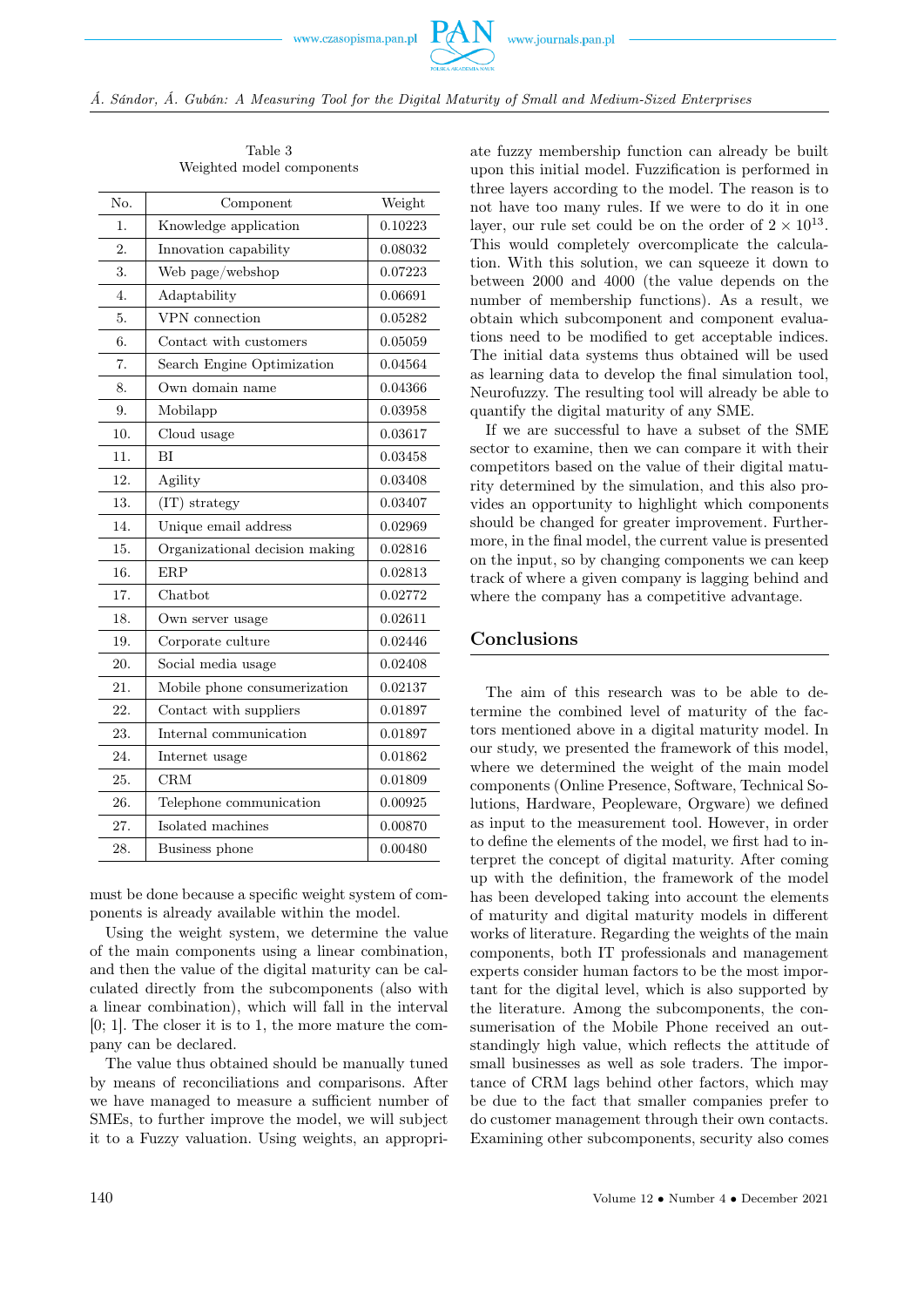

to the fore through the VPN connection, and Knowledge Application and Website can be considered outstanding from the point of view of digitalization as well. It is also necessary to point out that specialists expressed the most contradictory points of view in the case of the Orgware component, i.e. the individual subcomponents are not sharply separated in terms of weights. The argument behind creating the model is that in addition to the fuzzy model, the model can also be used to describe systems which are less or not at all analytically modelable. This makes it possible to create systems of inference that are very similar to human thinking. Furthermore, the raison d'être of the fuzzy model is also justified by the fact that, for example, in some cases, the numerical value obtained for a given software environment may be appropriate but may also be sufficient as well. The next step is to measure the SMEs with this tool and to check how they reflect the reality and tune manually the weights until we get acceptable tool. Then the AI based model will be prepared.

## Acknowledgments

The research was supported by the "Future Value Chains" Center of Excellence.

#### <span id="page-8-0"></span>References

- Antlová K. (2009), Motivation and barriers of ICT adoption in small and medium-sized enterprises,  $EEM$ Economics and Management (E a M: Ekonomie a Management), vol. 12, no. 2, pp. 140–155.
- Barney J.B. (1991), Firm resources and sustained competitive advantage, Journal of Management, vol. 17, no. 1, pp. 99–120. DOI: [10.1177/014920639101700](https://doi.org/10.1177/014920639101700108) [108.](https://doi.org/10.1177/014920639101700108)
- Barney J.B. (2001), Resource-based theories of competitive advantage: A ten-year retrospective on the resource-based view, Journal of Management, vol. 27, no. 6, pp. 643–650. DOI: [10.1177/014920630](https://doi.org/10.1177/014920630102700602) [102700602.](https://doi.org/10.1177/014920630102700602)
- Blatz F., Bulander R. and Dietel M. (2018), Maturity model of digitalization for SMEs, IEEE International Conference on Engineering, Technology and Innovation (ICE/ITMC), Stuttgart, 1–9. DOI: [10.1109/](https://doi.org/10.1109/ICE.2018.8436251) [ICE.2018.436251.](https://doi.org/10.1109/ICE.2018.8436251)
- Caralli R., Knight M. and Montgomery, A. (2012), Maturity models 101: a primer for applying maturity models to smart grid security, resilience, and interoperability, November, 1–10. DOI: [10.1111/j.1744-7429.](https://doi.org/10.1111/j.1744-7429.2009.00516.x) [2009.00516.x.](https://doi.org/10.1111/j.1744-7429.2009.00516.x)
- Chakraborty S. and Das P.P. (2019), Fuzzy modeling and parametric analysis of non-traditional machining processes, Management and Production Engineering Review, vol. 10, pp. 111–123. DOI: [10.24425/mper.](https://doi.org/10.24425/mper.2019.130504) [2019.130504.](https://doi.org/10.24425/mper.2019.130504)
- Consoli D. (2012), Literature Analysis on Determinant Factors and the Impact of ICT in SMEs, Procedia – Social and Behavioral Sciences, vol. 62, pp. 93–97. DOI: [10.1016/j.sbspro.2012.09.016.](https://doi.org/10.1016/j.sbspro.2012.09.016)
- Deloitte (2018), Digital Maturity Model Achieving digital maturity to drive growth, [https://s16705.pcdn.co/](https://s16705.pcdn.co/wp-content/uploads/2018/08/Deloitte-DMM.pdf) [wp-content/uploads/2018/08/Deloitte-DMM.pdf.](https://s16705.pcdn.co/wp-content/uploads/2018/08/Deloitte-DMM.pdf)
- Faust D. (2011), System Engineering (Rendszertechnika) [https://www.tankonyvtar.hu/hu/tartalom/](https://www.tankonyvtar.hu/hu/tartalom/tamop412A/2010-0019_Rendszertechnika/ch14s02.html) [tamop412A/2010-0019\\_Rendszertechnika/ch14s02.](https://www.tankonyvtar.hu/hu/tartalom/tamop412A/2010-0019_Rendszertechnika/ch14s02.html) [html](https://www.tankonyvtar.hu/hu/tartalom/tamop412A/2010-0019_Rendszertechnika/ch14s02.html) (2019.06.20).
- Fehér P., Szabó Z. and Varga K. (2017), Analysing digital transformation among hungarian organizations, 30th Bled EConference: Digital Transformation – From Connecting Things to Transforming Our Lives, BLED 2017, pp. 139–150. DOI: [10.18690/978-961-](https://doi.org/10.18690/978-961-286-043-1.11) [286-043-1.11.](https://doi.org/10.18690/978-961-286-043-1.11)
- Gill M. and Van Boskirk S. (2016), The Digital Maturity Model 4.0, [https://forrester.nitro-digital.com/pdf/](https://forrester.nitro-digital.com/pdf/Forrester-s%20Digital%20Maturity%20Model%204.0.pdf) [Forrester-s%20Digital%20Maturity%20Model%204.](https://forrester.nitro-digital.com/pdf/Forrester-s%20Digital%20Maturity%20Model%204.0.pdf) [0.pdf](https://forrester.nitro-digital.com/pdf/Forrester-s%20Digital%20Maturity%20Model%204.0.pdf) (2018.09.05).
- Gubán Á. and Sándor Á. (2021), Opportunities to measure the digital maturity for SMEs (A KKVk digitálisérettség-mérésének lehetőségei). Vezetéstudomány, Budapest Management Review, vol. 52, no. 3, pp. 13–28. DOI: [10.14267/VEZTUD.2021.](https://doi.org/10.14267/VEZTUD.2021.03.02) [03.02.](https://doi.org/10.14267/VEZTUD.2021.03.02)
- Gruber H. (2019), Proposals for a digital industrial policy for Europe, Telecommunications Policy, vol. 43, no. 2, pp. 116–127. DOI: [10.1016/j.telpol.2018.06.003.](https://doi.org/10.1016/j.telpol.2018.06.003)
- Kane G.C., Palmer D., Phillips N.A., Kiron D. and Buckley, N. (2015), Strategy, not technology, drives transformation. MIT Sloan Management Review/Deloitte 2015 Digital Business Global Executive Study. [http://sloanreview.mit.edu/projects/stra](http://sloanreview.mit.edu/projects/strategy-drives-digital-transformation/?use_credit=da7d1d702f88ade45627510b78a887ce) [tegy-drives-digital-transformation/?use\\_credit=da](http://sloanreview.mit.edu/projects/strategy-drives-digital-transformation/?use_credit=da7d1d702f88ade45627510b78a887ce) [7d1d702f88ade45627510b78a887ce](http://sloanreview.mit.edu/projects/strategy-drives-digital-transformation/?use_credit=da7d1d702f88ade45627510b78a887ce) (2017.05.23).
- Kane G.C., Palmer D., Phillips N.A., Kiron D. and Buckley, N. (2017), Achieving Digital Maturity, MIT Sloan Management Review. [https://sloanreview.mit.edu/](https://sloanreview.mit.edu/projects/achieving-digital-maturity/) [projects/achieving-digital-maturity/](https://sloanreview.mit.edu/projects/achieving-digital-maturity/) (2017.05.23).
- Kane G.C., Palmer D., Phillips A.N., Kiron D. and Buckley, N. (2019), Accelerating Digital Innovation Inside and Out: Agile Teams, Ecosystems, and Ethics – Findings from the 2019 Digital Business Global Executive Study and Research Project, MIT Sloan Management Review and Deloitte Digital, June 4. [https://sloanreview.mit.edu/projects/](https://sloanreview.mit.edu/projects/accelerating-digital-innovation-inside-and-out/) [accelerating-digital-innovation-inside-and-out/.](https://sloanreview.mit.edu/projects/accelerating-digital-innovation-inside-and-out/)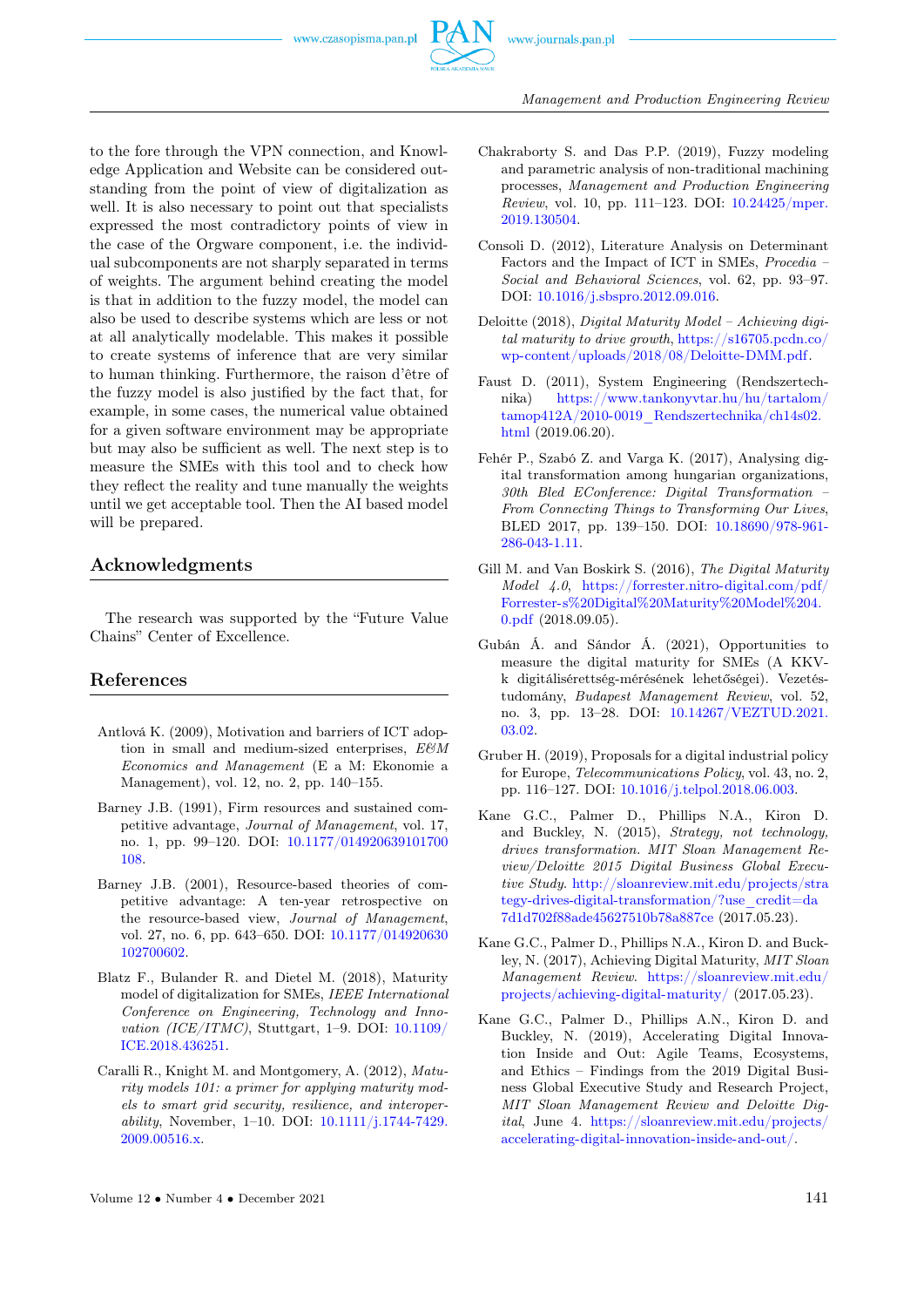Á. Sándor, Á. Gubán: A Measuring Tool for the Digital Maturity of Small and Medium-Sized Enterprises

- Kilimis P., Zou W., Lehmann M., and Berger, U. (2019), A survey on digitalization for SMEs in Brandenburg, Germany, IFAC-PapersOnLine, No 52, issue 13, pp. 2140–2145. DOI: [10.1016/j.ifacol.2019.11.522.](https://doi.org/10.1016/j.ifacol.2019.11.522)
- Kindler J. and Papp O. (1977), Investigation of complex systems (Komplex rendszerek vizsgálata), Budapest, Műszaki Könyvkiadó.
- Liang T.P., You J.J., and Liu C.C. (2010), A resourcebased perspective on information technology and firm performance: A meta analysis, Industrial Management and Data Systems, vol. 110, no. 8, pp. 1138– 1158. DOI: [10.1108/02635571011077807.](https://doi.org/10.1108/02635571011077807)
- Lloyds Bank (2017), UK Business Digital Index 2017, [https://resources.lloydsbank.com/businessdigital](https://resources.lloydsbank.com/businessdigitalindex/) [index/](https://resources.lloydsbank.com/businessdigitalindex/) (2018.09.02.)
- McKinsey Digital (2016), [https://www.mckinsey.com/](https://www.mckinsey.com/business-functions/mckinsey-digital/how-we-help-clients/digital-2020/our-assessments/strategy) [business-functions/mckinsey-digital/how-we-help](https://www.mckinsey.com/business-functions/mckinsey-digital/how-we-help-clients/digital-2020/our-assessments/strategy)[clients/digital-2020/our-assessments/strategy.](https://www.mckinsey.com/business-functions/mckinsey-digital/how-we-help-clients/digital-2020/our-assessments/strategy)
- Mettler T. (2009), A Design Science Research Perspective on Maturity Models in Information Systems, St. Gallen: Institute of Information Management, Universtiy of St. Gallen.
- Mettler T. (2011), Maturity assessment models: a design science research approach, International Journal of Society Systems Science, vol. 3, no. 1/2, 81. DOI: [10.1504/ijsss.2011.038934.](https://doi.org/10.1504/ijsss.2011.038934)
- Mittal S., Romero D. and Wuest T. (2018), Towards a smart manufacturing toolkit for SMEs, IFIP Advances in Information and Communication Technology, vol. 540 (August), pp. 476–487. DOI: [10.1007/](https://doi.org/10.1007/978-3-030-01614-2_44) [978-3-030-01614-2\\_44.](https://doi.org/10.1007/978-3-030-01614-2_44)
- Mosallaeipour S., Nazerian R. and Ghadirinejad M. (2018), Industrial Engineering in the Industry 4.0 Era, Industrial Engineering in the Industry 4.0 Era, (Issue September). DOI: [10.1007/978-3-319-71225-3.](https://doi.org/10.1007/978-3-319-71225-3)
- Nagyné H.Zs., Gubán M. and Koloszár, L. (2018), IT specialist training in higher education, (Az informatikusképzés a felsőoktatásban), GIKOF Journal, no. 11, pp. 40–50.
- Nagyné H. Zs. and Gubán, M. (2019), Relationships between IT applications and the Type of IT professionals Required by Hungarian Enterprises, (Informatikai alkalmazások és IT-szakemberigény összefüggései a magyarországi vállalkozások körében), Current social and economic processes, (Jelenkori Társadalmi és Gazdasági Folyamatok), vol. 14, no. 2, 163–180. DOI: [10.14232/jtgf.2019.2.163-180.](https://doi.org/10.14232/jtgf.2019.2.163-180)
- Neirotti P. and Raguseo, E. (2017), On the contingent value of IT-based capabilities for the competitive advantage of SMEs: Mechanisms and empirical evidence, Information and Management, vol. 54, no. 2, pp. 139–153. DOI: [10.1016/j.im.2016.05.004.](https://doi.org/10.1016/j.im.2016.05.004)
- Neirotti P., Raguseo E. and Paolucci, E. (2018), How SMEs develop ICT-based capabilities in response to their environment: Past evidence and implications for the uptake of the new ICT paradigm, Journal of Enterprise Information Management, Vol. 31, No 1, pp. 10–37. DOI: [10.1108/JEIM-09-2016-0158.](https://doi.org/10.1108/JEIM-09-2016-0158)
- North K., Aramburu N. and Lorenzo O.J. (2019), Promoting digitally enabled growth in SMEs: a framework proposal, Journal of Enterprise Information Management, vol. 33, no. 1, p. 238–262. DOI: [10.1108/](https://doi.org/10.1108/JEIM-04-2019-0103) [cJEIM-04-2019-0103.](https://doi.org/10.1108/JEIM-04-2019-0103)
- Novák V., Perfilieva I. and Mockor J. (1999), Mathematical Principles of Fuzzy Logic, The Springer International Series in Engineering and Computer Science, ISBN 978-1-4615-5217-8.
- Ong J.W. and Ismail H.B. (2008), Sustainable Competitive Advantage through Information Technology Competence: Resource-Based View on Small and Medium Enterprises, Communications of the IBIMA, no. 1, pp. 62–70.
- Parida V., Oghazi P. and Cedergren S. (2016), A study of how ICT capabilities can influence dynamic capabilities, Journal of Enterprise Information Management, vol. 29, no. 2, pp. 179–201. DOI: [10.1108/JEIM-07-](https://doi.org/10.1108/JEIM-07-2012-0039) [2012-0039.](https://doi.org/10.1108/JEIM-07-2012-0039)
- Pirola F., Cimini C. and Pinto R. (2019), Digital readiness assessment of Italian SMEs: a case-study research, Journal of Manufacturing Technology Management, vol. 31, no. 5, pp. 1045–1083. DOI: [10.1108/](https://doi.org/10.1108/JMTM-09-2018-0305) [JMTM-09-2018-0305.](https://doi.org/10.1108/JMTM-09-2018-0305)
- PwC (2016), Industry 4.0: Building the digital enterprise, [https://www.pwc.com/gx/en/industries/in dustries-](https://www.pwc.com/gx/en/industries/industries-4.0/landing-page/industry-4.0-building-your-digital-enterprise-april-2016.pdf)[4.0/landing-page/industry-4.0-building](https://www.pwc.com/gx/en/industries/industries-4.0/landing-page/industry-4.0-building-your-digital-enterprise-april-2016.pdf)[your-digital-enterprise-april-2016.pdf](https://www.pwc.com/gx/en/industries/industries-4.0/landing-page/industry-4.0-building-your-digital-enterprise-april-2016.pdf) (2018.02.17).
- Ramdani B., Chevers D. and Williams D.A. (2013), SMEs' adoption of enterprise applications: A technology-organization-environment model, Journal of Small Business and Enterprise Development, vol. 20, no. 4, pp. 735–753. DOI: [10.1108/JSBED-12-2011-](https://doi.org/10.1108/JSBED-12-2011-0035) [0035.](https://doi.org/10.1108/JSBED-12-2011-0035)
- Reis J., Amorim M., Melao N. and Matos P. (2016), Digital Transformation: A Literature Review and Guidelines for Future Research, 10th European Conference on Information Systems Management. Academic Conferences and Publishing Limited, vol. 1 (March), pp. 20–28. DOI: [10.1007/978-3-319-7770](https://doi.org/10.1007/978-3-319-77703-0) [3-0.](https://doi.org/10.1007/978-3-319-77703-0)
- SAP (2017), Maturity Model and Best Practice: Skill Development for Digital Transformation, pp. 1–47.
- Tarhan A., Turetken O. and Reijers H.A. (2016), Business process maturity models: A systematic literature review, Information and Software Technology, vol. 75, pp. 122–134. DOI: [10.1016/j.infsof.2016.01.010.](https://doi.org/10.1016/j.infsof.2016.01.010)